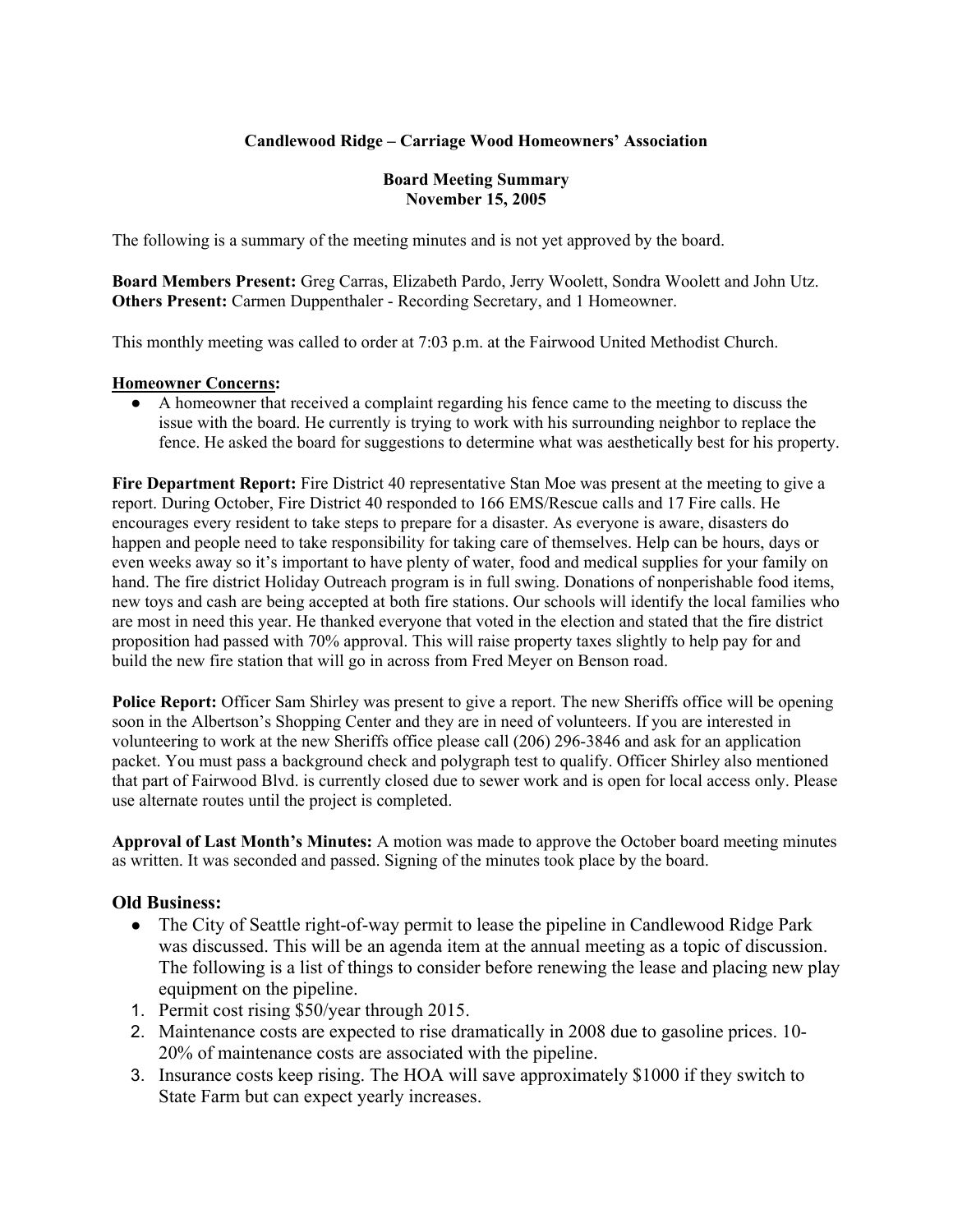- 4. The pipeline is a place for unsavory and illegal activities.
- 5. It is the only site in Candlewood Ridge Park where new big toy play equipment can be placed.
- 6. There are costs associated with removing graffiti and repairing the equipment.
- 7. The current budget is probably okay through 2007 because of the maintenance contract in place.
- 8. Question: Does the HOA commit to major capital improvements on land they do not own; knowing that costs to keep and maintain this land will go up significantly?

A motion was made to recommend surrender of the lease for the pipeline right-of-way at the annual board meeting. The board passed the motion. This would then take place in June of 2006.

# **New Business:**

• The annual meeting of the CR/CW HOA will be held on January 31, 2006 at 7:00 pm at the Fairwood United Methodist Church. Mark your calendar and plan to attend. Two board positions are reaching the end of their term and several committee volunteer opportunities are available. Also, a Fairwood Task Force representative will be asked to give a City of Fairwood presentation.

## **Common Areas Report:**

• The CAM Chairman is still seeking a way to remove the graffiti from the sidewalk on the east side of CR Park. Several products have been tried as well as pressure washing, but nothing has worked well. Mercuric acid was attempted as a cleaning agent and did work better but only got marginal results. If you see someone vandalizing our neighborhood, please call 911 immediately.

**Architectural Report:** The ACC Chairman was not present at the meeting, however an updated ACC report was distributed and reviewed by the board. Since last months meeting, 10 new applications were received and approved as follows:

4 Roofs, 1 Landscaping, 1 Mailbox Stand, 1 Windows and Sliding Doors and 3 Fences.

Three board members are now working on the ACC Committee and are up to date on processing application requests.

**Complaints Negotiations Report:** The Complaint Negotiation Chairperson presented the HOA complaints report to the board. Currently there are 16 new complaints, 22 pending complaints and 3 have been closed. 3 complaints are in the legal process due to being non-compliant. A discussion of some complaints on the list took place.

All complaints must be received in writing and signed by the author. Your name, address and phone number must be included on the written complaint so that the HOA may notify you that the issue is being addressed. You may then mail your complaint to the HOA address at P.O. Box 58397, Renton, WA, 98058. Complaints are kept confidential and you will remain anonymous.

**Legal and Insurance Report:** The HOA is prepared to switch insurance carriers when its time to renew the current policy in August or September of 2006. The association should be able to save approximately \$1000 per year by switching to State Farm. This will also provide a local Fairwood agent to work with.

**Treasurer's Report:** Four reports were presented for review. The board discussed the October Budget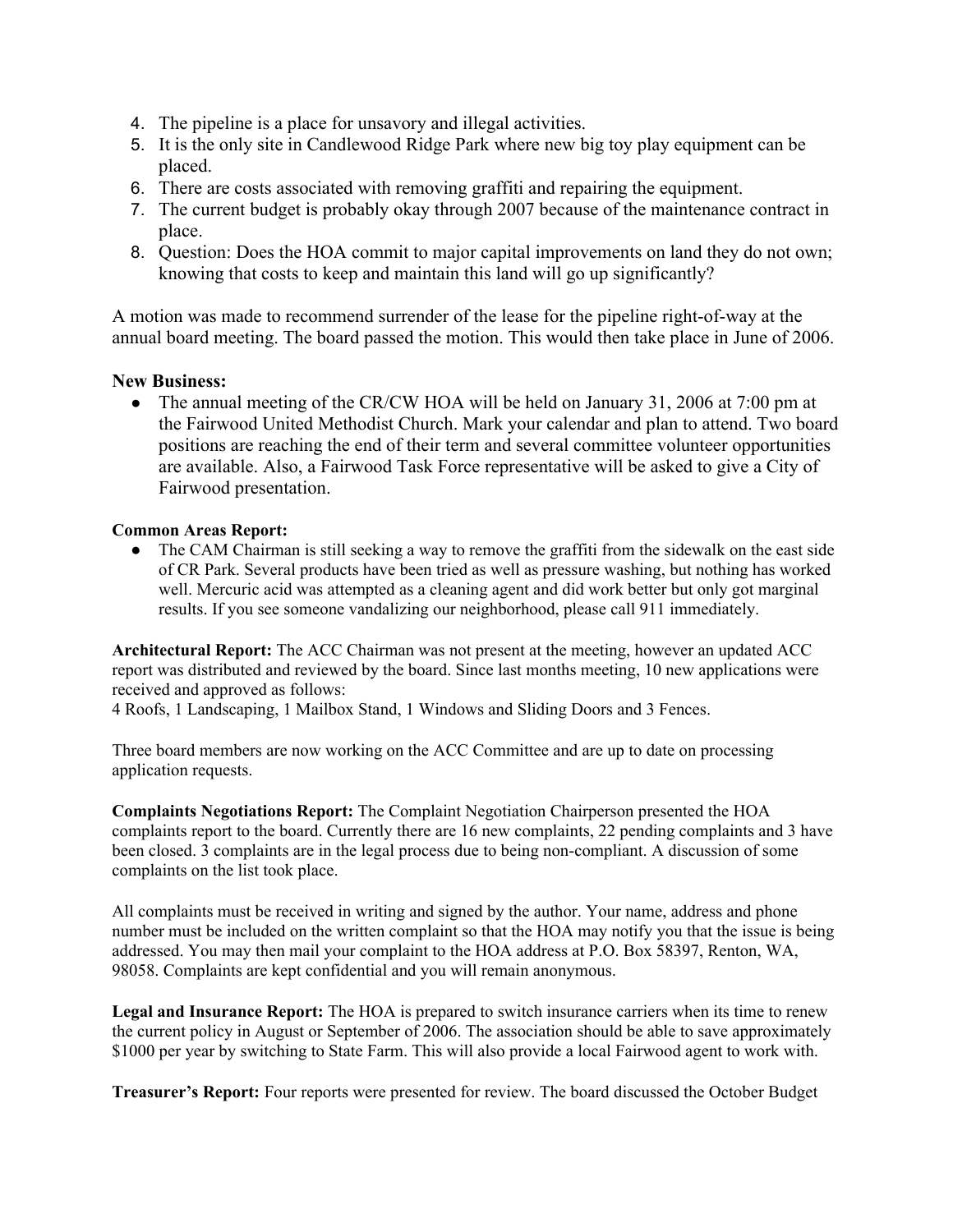Comparison report and it was said the HOA is on track to hit the 2005 proposed budget for the year. The HOA is behind on the five-year capital improvement plan due to unexpected additional expenditures in Candlewood Ridge Park with the bridge repair and path project. The board reviewed in detail the proposed budget report for 2006 that's based on a 3% dues increase. A minor correction was made to the document. A motion was made to present the budget report as amended to the homeowners at the annual meeting. The board passed the motion.

## **Committee Reports:**

# **Capital Improvement Committee –**

- The Plano Bros. Have begun repairing the worst portions of the asphalt path on the west side of CR Park. They will also redo the asphalt ramps to both sides of the repaired bridge and remove some troublesome tree roots along the concrete sidewalk. Expect the work to be completed in about a week.
- Canber completed planting the barrier plants along the stream near the repaired bridge in CR Park in accordance with the architect's plan. A picture was presented for review. Native roses were substituted for the snowberry plants to provide a more effective barrier.
- Once the asphalt repairs are completed, King County DDES will be called to perform a final inspection on our bridge project.

**The Welcoming Committee** – A new volunteer has begun assisting the welcoming committee this month and packets are scheduled to be delivered to new homeowners in November. If you are new to the neighborhood and would like an HOA information packet, call the HOA phone number at (425) 227-4227 and leave a voice message or send an email to  $\frac{c$ rcwhoa $\omega$ hotmail.com.

**Block Watch Committee** – If you are interested in resurrecting this important committee please contact the HOA. Volunteers for block watch captains are needed. (425) 227-4227. You can also call the King County Sheriff's Office Fairwood location at (206) 296-3846 to get information on setting up a Block Watch Program.

**Special Topics:** Web and Email address: Email - crcwhoa@hotmail.com Web - www.geocities.com/crcwhoa

A motion was made to adjourn the meeting at 9:16 p.m.

**Next Board Meetings:** December 20, 2005 January 17, 2006 January 31, 2006 – Annual Meeting Meetings are held at **7:00 p.m.** at the Fairwood United Methodist Church. All Homeowners are welcome to attend. (425) 227-4227

# **Candlewood Ridge / Carriage Wood Announcements & Reminders**